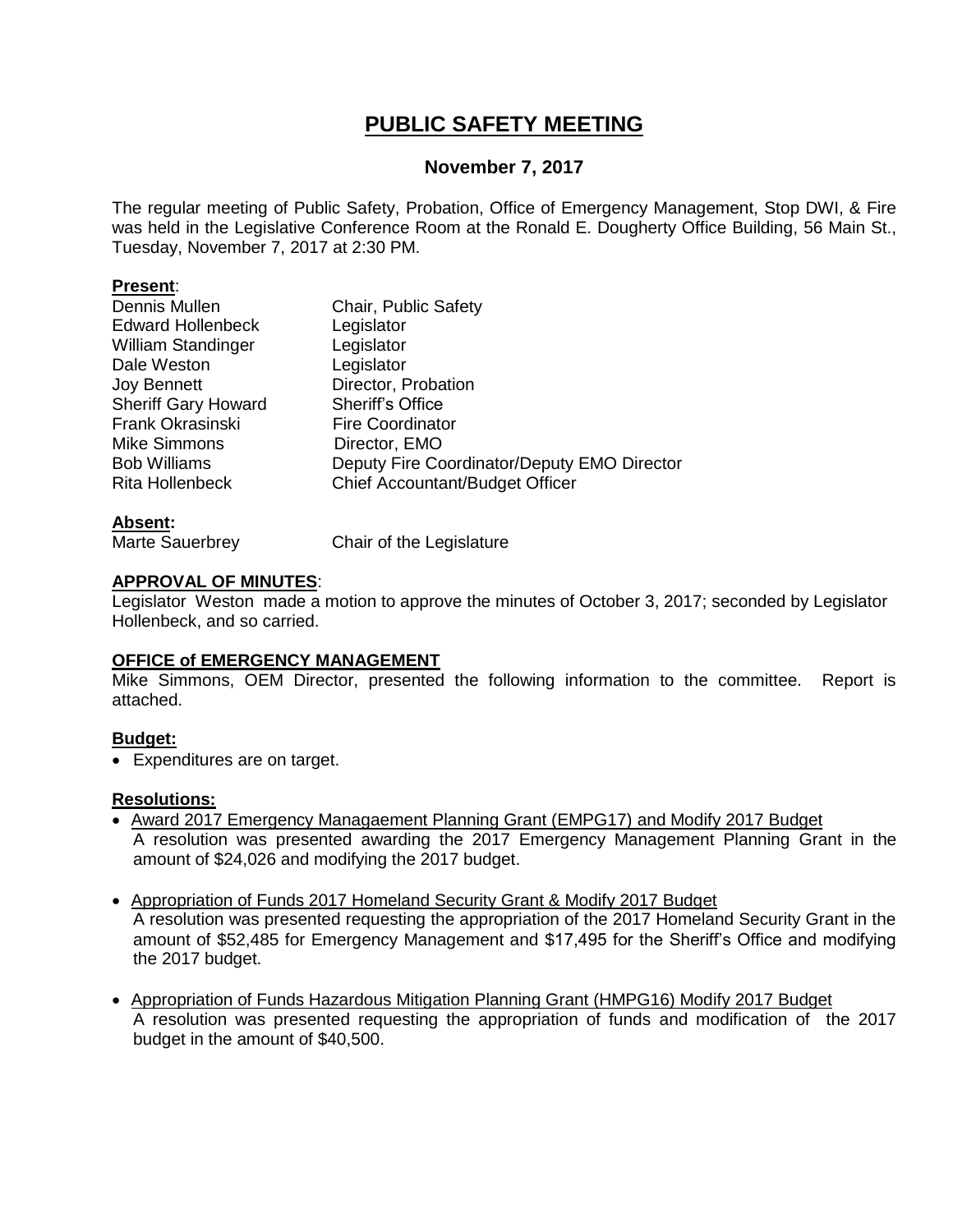Appropriation of Funds Hazardous Materials Emergency Preparedness (HMEP17) and Modify 2017 **Budget** 

A resolution was presented requesting the appropriation of funds and modification of the 2017 budget in the amount of \$5,172 for the HMEP 2017 grant.

 Authorize the Submission of Statewide Interoperable Communications Grant (SICG17) Application 2017

A resolution was presented requesting authorization to apply for this grant.

• Modify 2017 Budget

A resolution was presented requesting authorization to modify the 2017 budget by transferring \$700 from A3640.540220 Automobile Fuel to A3640.540010 Advertising.

## **Meetings:**

- Eastern District Emergency Managers Meeting
- Legislative Workshop Meeting
- NYS Emergency Manager Training for Tier 1 and Tier 11 certification

## **Grants**:

- SHSP15 & SHSP16 Fiber Optic cable project is underway
- EMPG17 grant was awarded
- SHSP17 and SLETTPP17 grant was awarded
- HMPG grant was awarded
- HMEP grant was awarded

## **Other:**

- Rain event that was predicted for 10/29 and 10/30 wasn't problematic.
- Met with Newark Valley schools and offered assistance with their emergency plans.
- LEPC (Local Emergency Planning Committee) held its first meeting. They will hold bi-monthly meetings. The next meeting is scheduled for January  $10<sup>th</sup>$  and they will elect officers at that time.
- There is a new state mandate requiring us to keep a database of everyone who is on hospice. We need to be in compliance by April 2018. Broome County has a good plan with the health coalitions

## **Budget**:

• On track.

## **SHERIFF:**

Sheriff Howard presented the following information to the committee. Reports are attached.

## **Budget:**

Expenditures are on track; Revenues are at \$502,385 which is 54% of budget.

## **Personnel Items:**

- Civil all positions are filled.
- Corrections one full-time position is vacant; 8 part-time Correction Officer positions exist.
- Road Patrol All full-time Road Patrol Deputy positions are filled.
- $\bullet$  One newly hired Deputy will graduate November 17<sup>th</sup>; the other newly hired Deputy will graduate in December.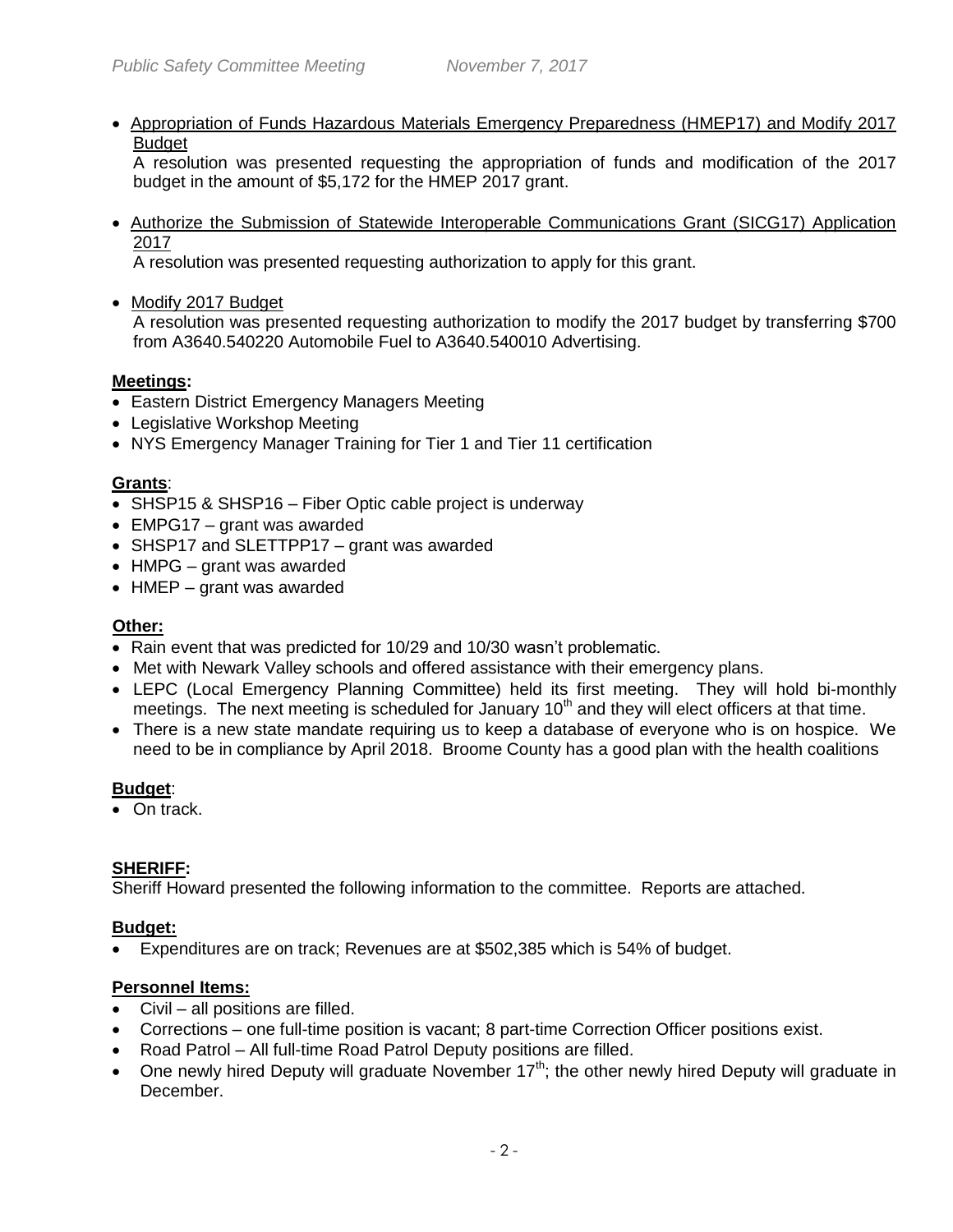- 2 Unfunded Road Patrol positions are vacant.
- E911 Communications all positions are filled. There is 1 new Dispatcher in training.

## **Resolutions:**

- Authorize the Submission of 2018 PSAP Operations Grant Application A resolution was presented requesting authorization to apply for this grant.
- Appropriation of Funds 2017 Homeland Security Grant; Modify 2017 Budget A resolution was presented requesting authorization to appropriate \$17,495 from A3361.433567 SHS17 in the amount of \$17,495 and modify the 2017 budget.
- Authorize 2018 Contract Extension Amendment for Inmate Medical Care A resolution was presented requesting authorization to extend the medical contract for the Jail for an additional year – January 1, 2018 through December 31, 2018.
- Authorize 2018 Contracts with SADD School Associates A resolution was presented requesting authorization to contract with the SADD School Associates for 2018.

## **Other:**

- Two lawsuits are currently pending.
- 911 backup center movement will commence in the springtime.
- Average daily inmate population is 77 inmates.

## **Labor Issues**

- CSEA negotiations are ongoing.
- TCLEA negotiations have a pending agreement.

## **BUREAU of FIRE:**

Frank Okrasinski, Fire Coordinator, presented the following information to the committee. Reports are attached.

## **Budget:**

Expenditures are on track.

## **Personnel Items:**

Nothing to report at this time.

## **Resolutions:**

- None
	- $\circ$  2017 Interoperability grant resolution was presented under Emergency Management

## **Other:**

- Fire Investigation Team attended annual recertification training this month.
- Cost of CPR cards has increased from \$3 to \$17 so we are looking into a cheaper alternative which is American Safety and Health Institute (ASHI).
- Fire in Candor clothing left on a lamp (lightbulb) was the cause of the fire.
- Interoperability Grant Rita will work with the state to get the claims submitted as she would like this grant to close. Frank will resubmit to see if the claim goes through.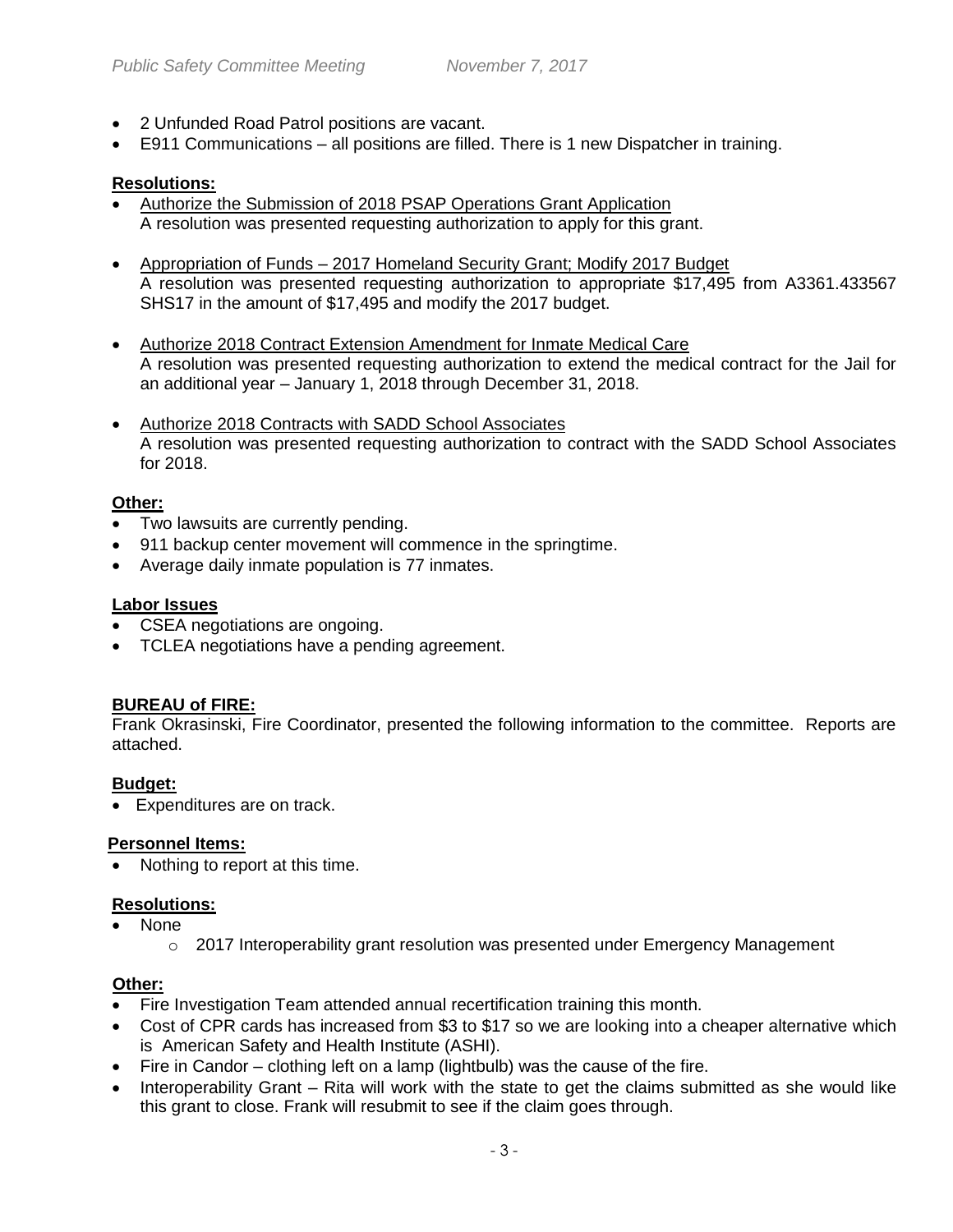Discussed the cancer bill that recently came out. The bill starts in 2019 due to insurance company requirements.

### **PROBATION:**

Joy Bennett, Probation Director, presented the following information to the committee. Reports are attached.

#### **Budget:**

 On track. We will be receiving \$3,556 in quarterly increments for IID (Ignition Interlock Device) monitoring.

### **Personnel:**

- One unfunded Probation Officer position exists.
- One Probation Officer is on medical leave October through January.

### **Resolutions:**

• None

### **Other:**

- Justice Breakfast will be held December  $6<sup>th</sup> 8:00 11:00$  at the Treadway.
- Grant meeting in New York City
- There have been two meetings to discuss the planning for representation at arraignment-after hours.
- Magistrate's meeting will be held 11/8/17.
- JDs there is one youth in secured detention.

## **ADJOURNED:**

Motion to adjourn meeting at 2:55.

Respectfully Submitted,

## *Diane Rockwell*

Diane Rockwell Secretary to the Sheriff

11/7/17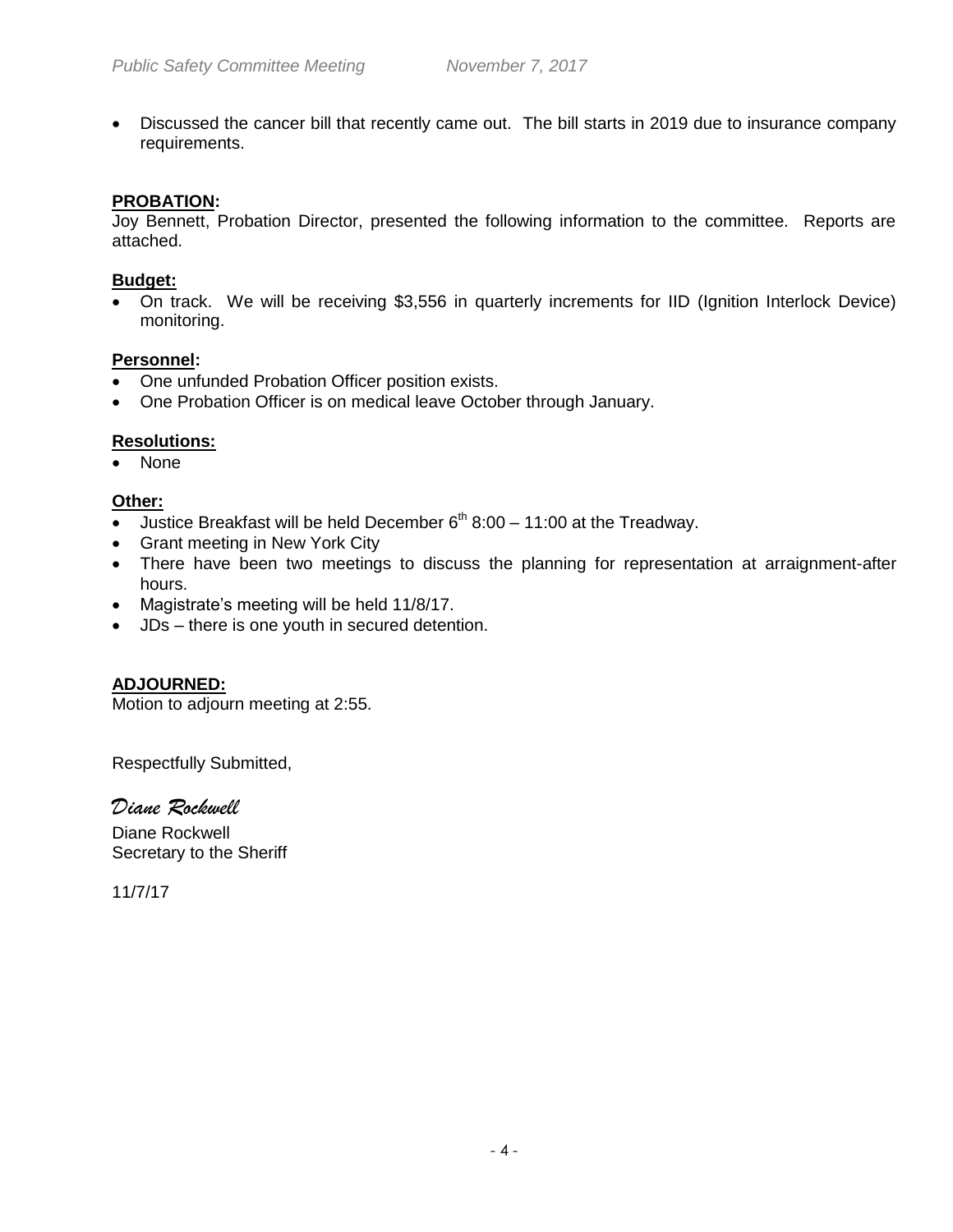# **ATTACHMENTS:**

## **PROBATION**

#### **Budget Status:**

2017 Budget:

Received notice from DCJS that funding for IID monitoring 10/1/17 – 9/30/18 approved, Tioga will receive 4 equal payments of \$889, totaling \$3,556.

#### **Issues:**

- **1.** Criminal Justice Breakfast Scheduled for 12/6/17 8:00am to 11:00am at Owego Treadway/Red Roof
- **2.** Raise the Age
	- Continue to attend DCJS workgroup regarding creating policy and procedure for RTA- Review of Article 3 Family Court Act and Family Court Rules
- **3.** Set up subcommittee meeting of Representation at Arraignment stakeholders with Atty Joshua Shapiro of OCA on 10/25/17 to review planning for OCA's suggested plan for Tioga County to plan to come into compliance with representation at afterhours arraignments. Next meeting is scheduled for 11/28/17 at the Sheriff's office to look over the space that will be converted to a court room.
- **4.** Attended Magistrates and Court Clerk Association meeting on 10/18, next meeting is 11/8.

#### **Technology:**

- Electronic Monitoring 1 unit in use, waiting for insurance for contract to be approved. Under this new contract will pay for two units per month at cost of \$3.80 per day.
- Hand Held IID units 3 units in use for defendants with alcohol/drug testing conditions for testing throughout the day.

#### **ATI Programs**:

- Community Service Have gotten crew back up and running.
- \* Pre-Trial Release −Currently have 25 defendants released from Tioga Co. Jail by a Justice Court or the County Court:
	- 15 are released RUS meaning they report in person weekly to the Department and follow court orders for: urine testing, alcohol/drug evaluations, etc.
	- 10 are released PTR meaning they telephone in weekly to the Probation Department to report any changes in their address or status.
- **5. Juvenile Delinquency Services**: 1 Juvenile Delinquency Appearance Tickets was issued by law enforcement in October 2017 both were for a male youth charged Criminal Trespass 3rd, a B Misdemeanor for trying to break into a Village of Owego business so he could "hang out" in the building rather than attend school. The matter was referred to the County Attorney's Office for consideration for petition as the youth has mental health needs that cannot be met during a short diversion period.

#### YTD: 27 JDAT received

- **6. Alternative to Detention Programing:** Probation has 0 youth in secure detention.
- **7. Court Ordered Investigations**: 78 investigations for Tioga County courts (Criminal, Family and Surrogate) are due in the next 60 days.
- **8. Supervision:** 282 cases ordered by Tioga County courts & Family Court
- **9. Violation of Probation petitions**: 42 violation petitions pending against probationers in criminal & family courts, 8 of the cases are for long term absconders.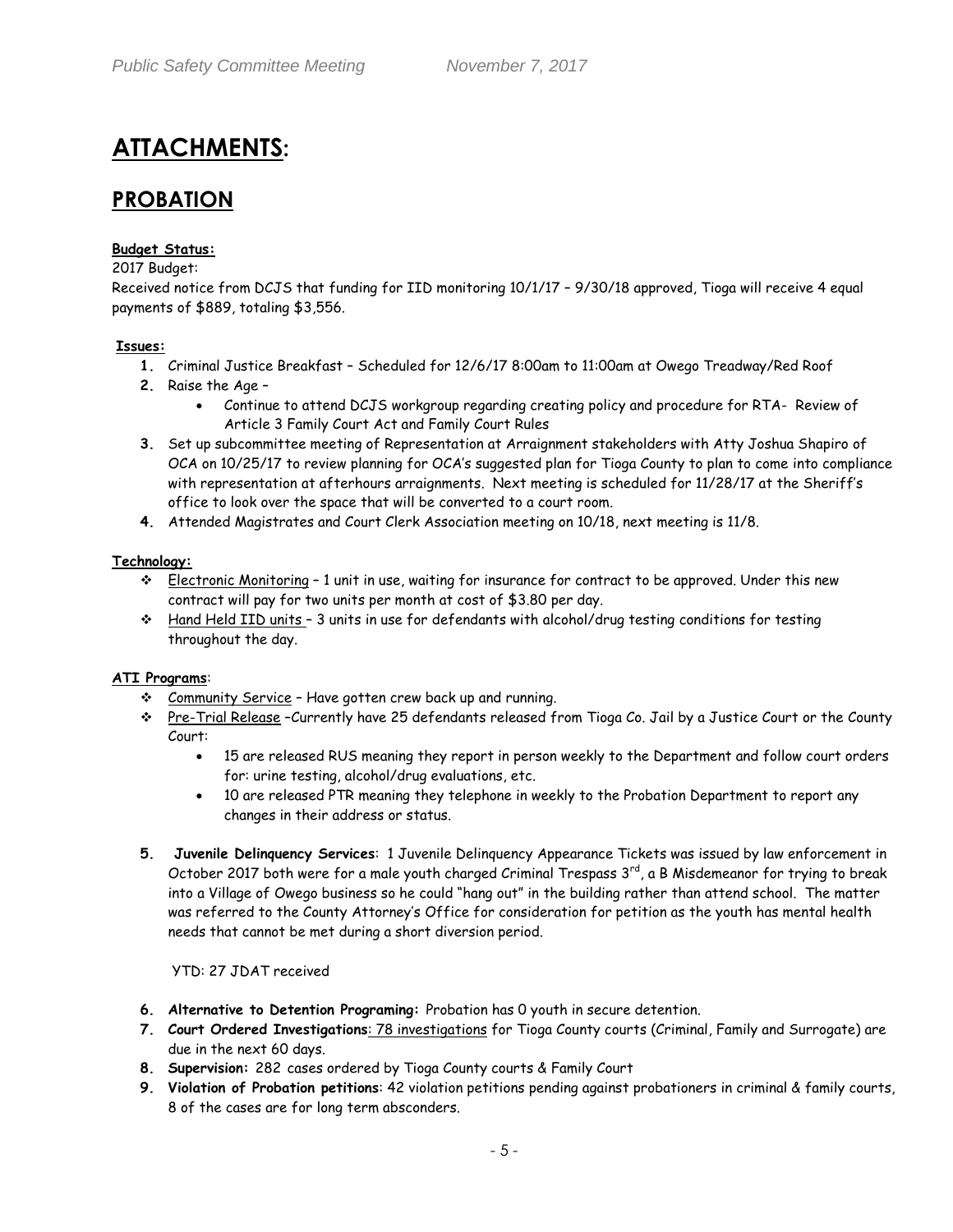#### **10.** Operation Unwise cases -

#### **Personnel:**

- Unfunded PO position
- 1 Officer off on medical leave October January

**Resolutions:** none

## **BUREAU of FIRE**

**124\_\_\_ hours in service \_41.3\_\_ hours per week Revenue received \_\_\_ YTD Munis not working at the office when doing this report Fire and EMS calls for service \_6452\_\_ year to date 610 for October OPIOD calls for October 1 call no use of Narcan or Fatalities** 

- **75 Overdoses for the year. 48 accidental overdoses. 27 involved Opiods**
- **13 Narcan Uses 2 fatalities**

## BUDGET

Change order to get radio improvement in Waverly Barton

### RESOLUTIONS

Need a resolution to accept the 2017 Interoperability grant.

**PERSONNEL** 

Nothing at this time

**MEETINGS** 

Search & Rescue Team Chiefs Lockwood Fire Investigation Team **Eagle Scout Project**  Hazardous Materials Team Squad Captains Onondaga County Central NY Fire Coordinators Assoc.

## SPECIAL TEAM ACTIVITIES

10/18/2017; 3 Ithaca Road, Candor – CFD – Structure / Accidental

#### **TRAINING**

Starting new classes in different fire Departments The American Heart Association has increased the cost of CPR cards to us from \$3 to \$17. We are looking into changing to the [American Safety and Health Institute \(ASHI\)](https://emergencycare.hsi.com/cpr-and-first-aid-courses?course=ashi&__hstc=94143490.4cf2a69c355432dd14ff32183e467a53.1426008336854.1504116638538.1509383671265.25&__hssc=94143490.2.1509383671265&__hsfp=2818390242) since costs are more in line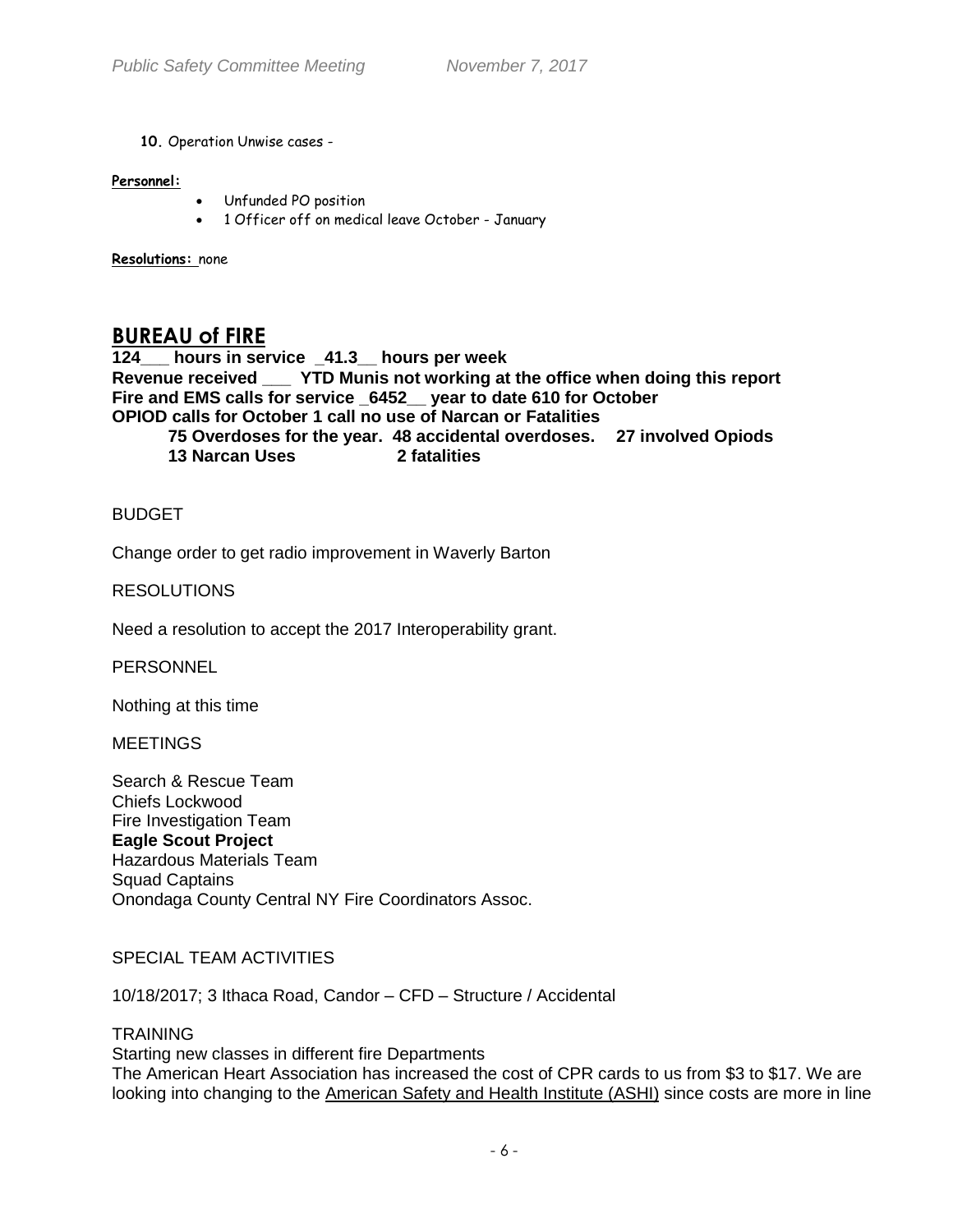with what we charged before. \$5 a card we charged. We are also looking to provide rosters for those companies that do not need individual cards. (Lopke's, OA Bus Drivers)

## INTEROPERABILITY GRANT

Final paperwork is being done. DHSES has found paperwork that should have been turned in before me missing so we are filling in all the blanks and getting final numbers. Using 2016 grant for the increased costs for equipment form the original 2012 grant budget. OTHER GRANTS

Time to open 2017 Interoperability Grant

## OTHER ACTIVITIES

Fire Investigation team attending annual recertification training this month.

## **SHERIFF**

### **Personnel Issues:**

- 1. *Civil Office*
	- a) All positions are filled.

#### 2. *Corrections Division*

- a) Have (1) full time vacancy. This position will be filled shortly by one of our part time officers.
- b) There are (8) part-time CO vacancies.

#### 3. *Road Patrol*

- a) All full time Patrol Deputy positions are filled. One Deputy will graduate November  $17<sup>th</sup>$ , and the other will graduate in December.
- b) Currently have (2) "Unfunded" road patrol positions vacant.

#### 4. *E911 Emergency Communications Center*

a) All positions are filled. Currently have (1) new Dispatcher in training.

#### **Labor Issues:**

1. TCLEA negotiations are nearing completion with pending agreement. CSEA Negotiations continue.

#### **Litigation Issues:**

1. There are currently two civil litigations pending. No status to report.

#### **Budget**:

1. Expense accounts are on track. Revenue is at \$502,385 (54%).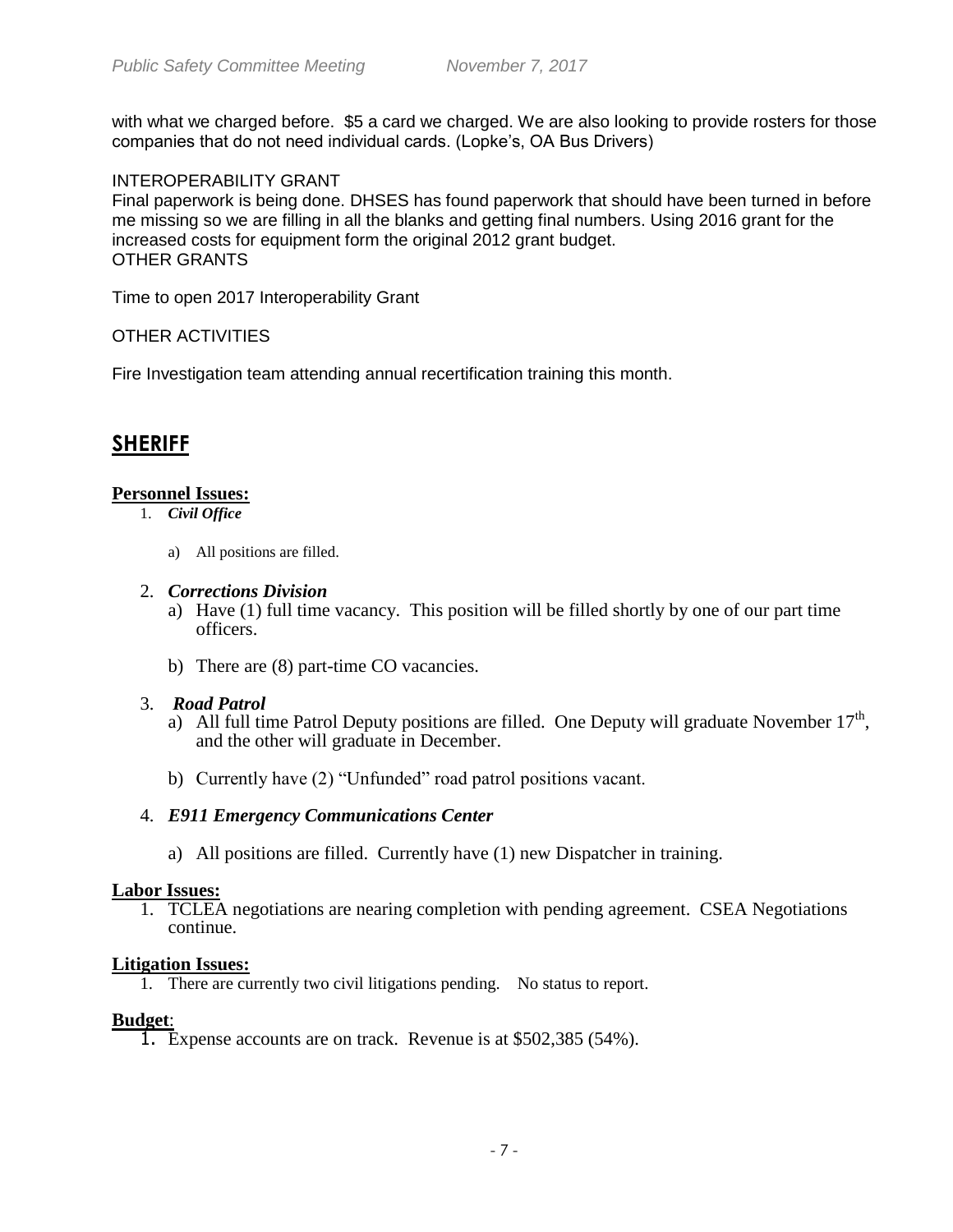## **Current Projects:**

- 1. Backup E911 Building Project The movement of our backup center from DPW to the radio tower site on Carmichael Hill is now targeted for the spring of next year.
- 2. Average daily inmate population for the month of October was 77.

## **Miscellaneous:**

- 1. Have (3) Resolutions: Resolution to authorize application for the 2018 PSAP Grant which is due by the end of November. Resolution to appropriate funds for the 2017 Homeland Security Grant. Resolution to extend the Jail Inmate Medical contract an additional year for the 2018 fiscal year.
- 2. ATI worked 256-man hours during the month. Work included:
	- a. Road trash pickup
	- b. Cleaned vehicles Spencer Fire Department
	- c. Misc. work at Tioga County Archives
	- d. Raked leafs at Rural Ministry

REFERRED TO: PUBLIC SAFETY COMMITTEE

RESOLUTION NO. AUTHORIZE THE SUBMISSION OF 2018 PSAP OPERATIONS GRANT APPLICATION

WHEREAS: The NYS Office of Interoperable and Emergency Communications has announced 2018 PSAP (Public Safety Answering Point) Operations grant funding; and

WHEREAS: Applications for this grant are required to be submitted in November of 2017; and

WHEREAS: County Policy #47 requires that a resolution be approved before any such grant application be submitted; therefore be it

RESOLVED: That the Tioga County Sheriff's Office be authorized to submit the appropriate grant application for the purpose of securing this funding, and authorizes the Chair of the Legislature to sign such application.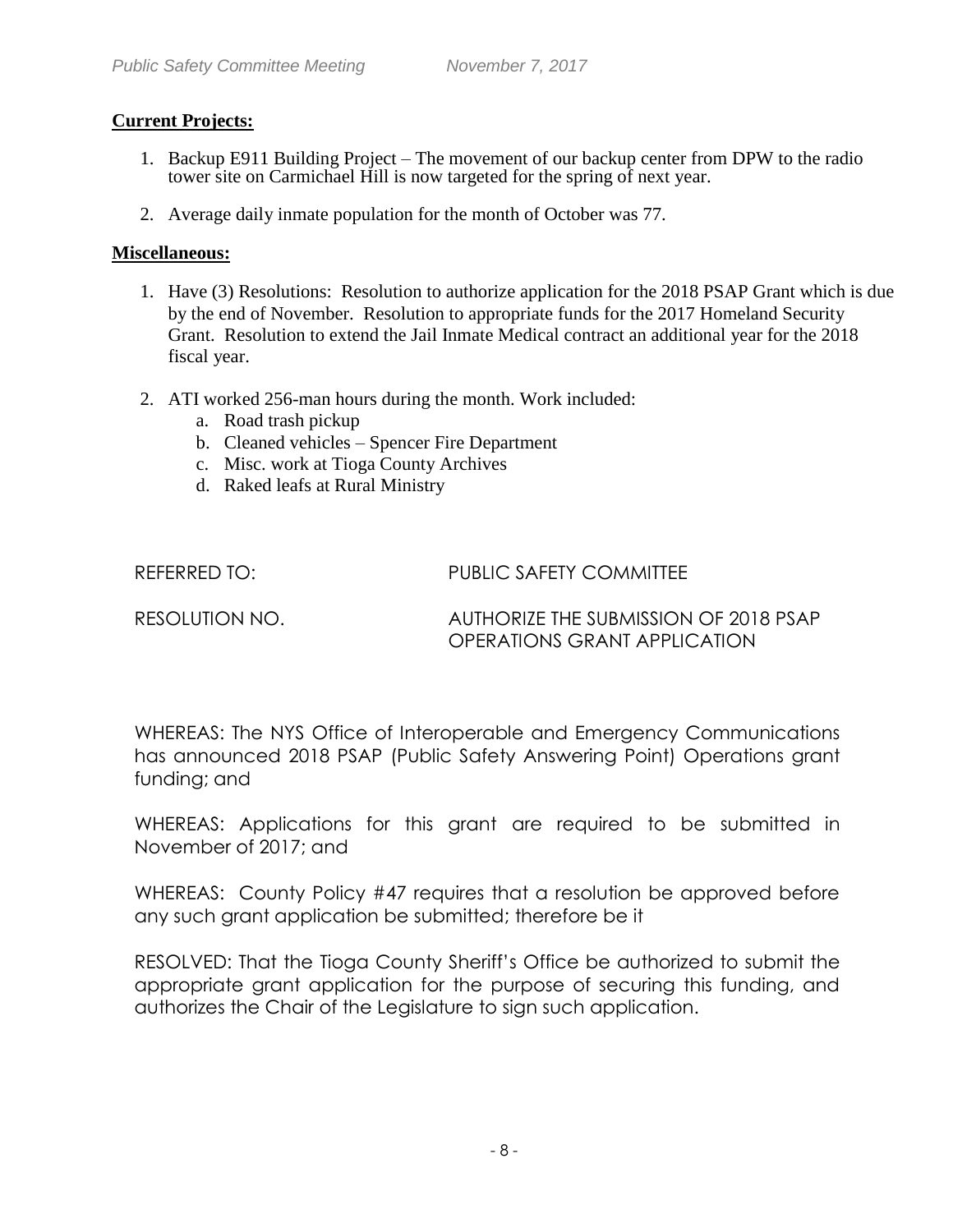## REFERRED TO: PUBLIC SAFETY COMMITTEE FINANCE COMMITTEE

RESOLUTION NO. -17 APPROPRIATION OF FUNDS-2017 HOMELAND SECURITY GRANT MODIFY 2017 BUDGET EMERGENCY MANAGEMENT SHERIFF'S OFFICE

WHEREAS: The New York State Office of Homeland Security Program (SHSP) has been awarded a grant of \$69,980 (contract #C973970) to the Tioga County Office of Emergency Management; and

WHEREAS: 75% (\$52,485) of said grant will be appropriated to Emergency Management and 25% (\$17,495) will be appropriated to the Sheriff's Office; and

WHEREAS: Appropriation of funds requires legislative approval; therefore be it

RESOLVED: That the 2017 NYS Homeland Security Grant (contract # C973970) be appropriated as follows:

A3360.433567 SHS17 Homeland Security 2017 Revenue \$52,485

A3360.540140 SHS17 Homeland Security Grant–Contracting Services \$52,485

A3361.433567 SHS17 Homeland Security 2017 Revenue \$17,495

A3361.520230 SHS17 Homeland Security Grant–Radio & Equipment \$17,495

And be it further

RESOLVED: That the 2017 Emergency Management budget and the Sheriff's Office budget be modified to reflect the above changes.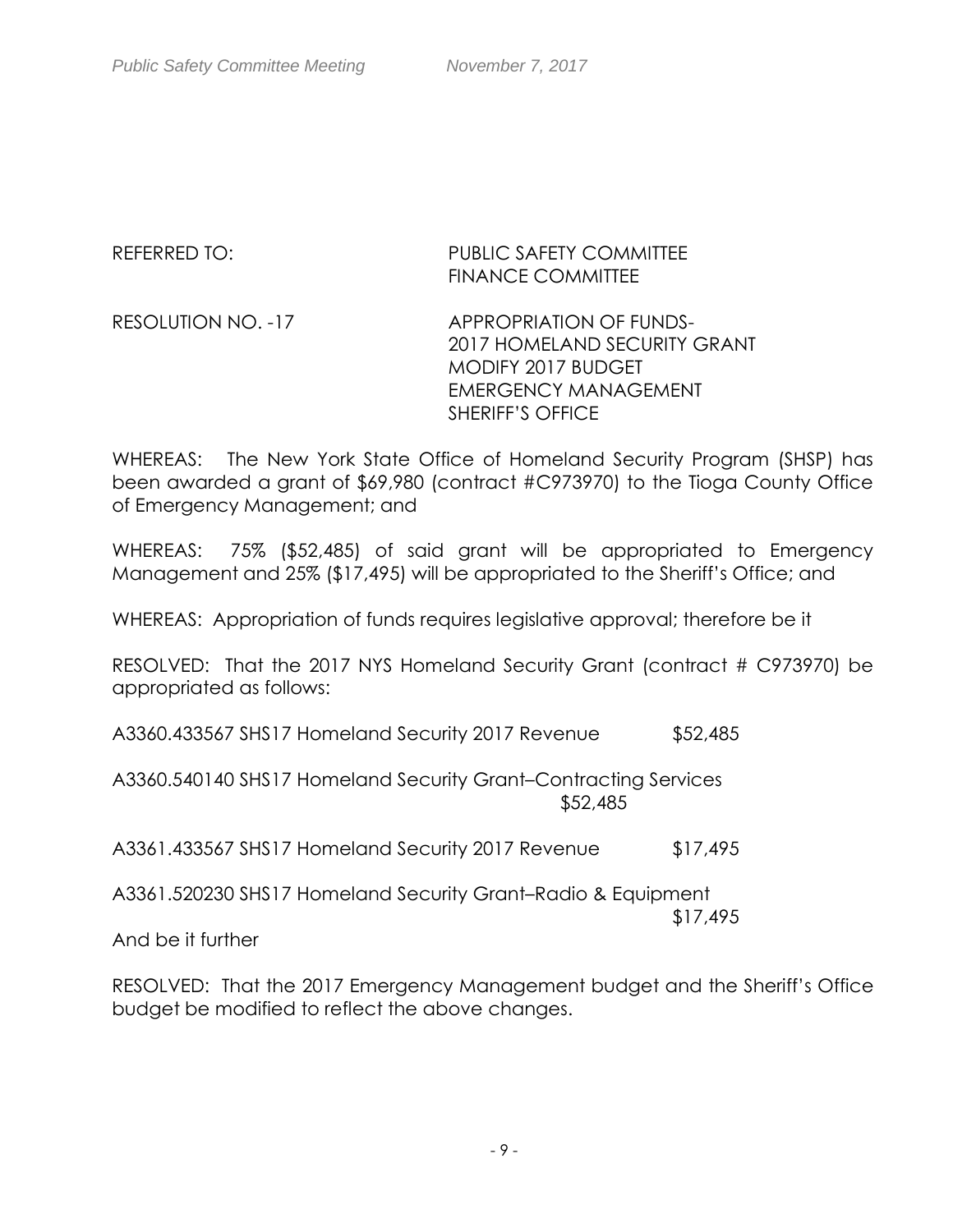# REFERRED TO: PUBLIC SAFETY COMMITTEE FINANCE COMMITTEE

## RESOLUTION NO. AUTHORIZE 2018 CONTRACT EXTENTSION AMENDMENT FOR INMATE MEDICAL CARE

WHEREAS: The Sheriff's Office contracts with Correctional Medical Care Inc. (CMC); CBH Medical, P.C., and; SM Dental, P.C. to provide medical care to the inmates of the Tioga County Jail and;

WHEREAS: The current contract which will expire on December 31, 2017; and

WHEREAS: The Sheriff's Office is desirous to extend the current contract one additional year for an annual fee of \$614,289.96; and

WHEREAS: Funding for this contract will be appropriated in the 2018 budget and the Tioga County Attorney has approved the contract amendment; be it therefore

RESOLVED: That the Tioga County Legislature authorize the contract extension amendment for one year, beginning on January 1, 2018 and expiring on December 31, 2018.

| REFERRED TO:   | PUBLIC SAFETY COMMITTEE<br>PERSONNEL COMMITTEE                 |
|----------------|----------------------------------------------------------------|
| RESOLUTION NO. | AUTHORIZE 2018 CONTRACTS WITH SADD SCHOOL<br><b>ASSOCIATES</b> |

WHEREAS: It is the desire of the STOP DWI Program to arrange five contracts with SADD School Associates which are defined as Independent contractors not entitled to County Employee benefits; and

WHEREAS: It is the desire to contract with the following five SADD School Associates for the calendar year 2018; Aria French to serve the Candor School District; Matthew Cicchetti to serve the Newark Valley School District; Joan Beck to serve the Owego Apalachin School District; Britney Elsey to serve the Spencer Van Etten School District, and; Janice Barto to serve the Tioga Central School District.

WHEREAS: Each SADD School Associate will be compensated \$100 each month for the ten months of the school year, but will not exceed \$1,000 for the year; and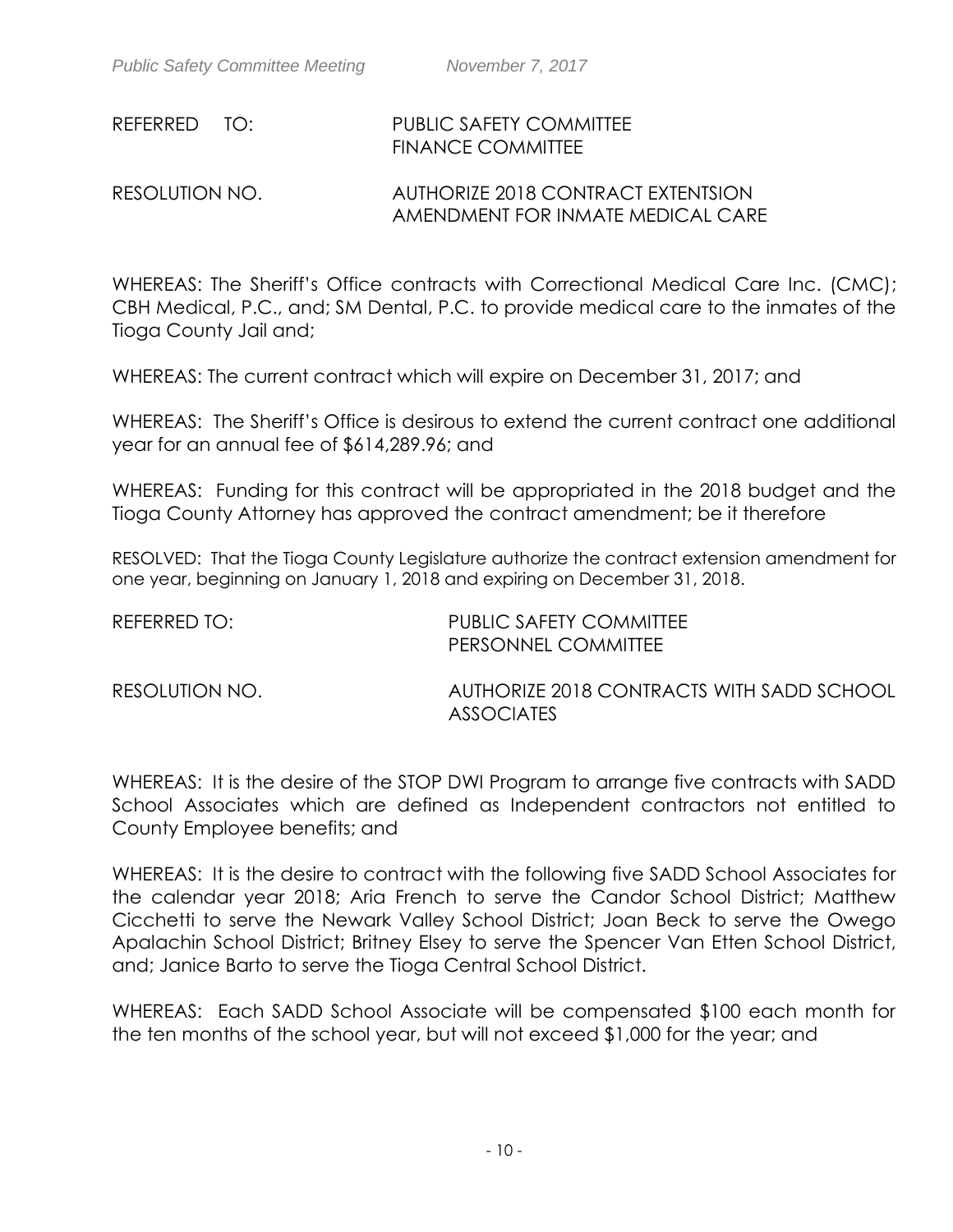WHEREAS: The Tioga County Attorney has approved the agreement that defines the rights and responsibilities of all the parties involved and outlines the compensation to be paid to the STOP DWI School Associates; therefore be it

RESOLVED: That these contracts for SADD School Associates be authorized for the 2018 calendar year.

## **OFFICE of EMERGENCY MANAGEMENT**

Budget: On target for the year - See attached spreadsheets

Resolutions: K04 – Appropriation of funds for 2017 EMPG Grant

K05 – Appropriation of funds for 2017 SHSP Grant

K06 – Appropriation of funds for 2017 HMPG Grant

K07 – Appropriation of funds For 2017 HMEP Grant

K10 - Apply for Statewide Interoperable Grant (SICG 17)

K23 - Modify 2017 EMO Budget

Monthly Activity:

- 1. Meetings Attended
	- a. Eastern District Emergency Managers Meeting
	- b. Legislative Workshop Meeting
	- c. Attended and Completed NYS Emergency Manager Training
		- Both Bob and Mike obtained current Tier I & Tier II certification
- 2. Grants
	- a. SHSP15 & SHSP16 Fiber Optic Cable Project is underway, managed by Doug Camin (IT).
	- b. EMPG17 Received Grant (Refer to Resolution K04)
	- c. SHSP17 and SLETTPP17 Received Grant (Refer to Resolution K05)
	- d. HMPG Received Grant (Refer to Resolution K06)
	- e. HMEP Received Grant Received Grant (Refer to Resolution K07)
- 3. Incidents involving EMO Response
	- a. Checked various locations in the county on October 29<sup>th</sup> and 30<sup>th</sup> for possible flooding during period of predicted heavy rain.
- 4. Other Emergency Management Activities
	- a. Office continued to work with the Treasurer's Office and Personnel in regarding the planned Office of Emergency Services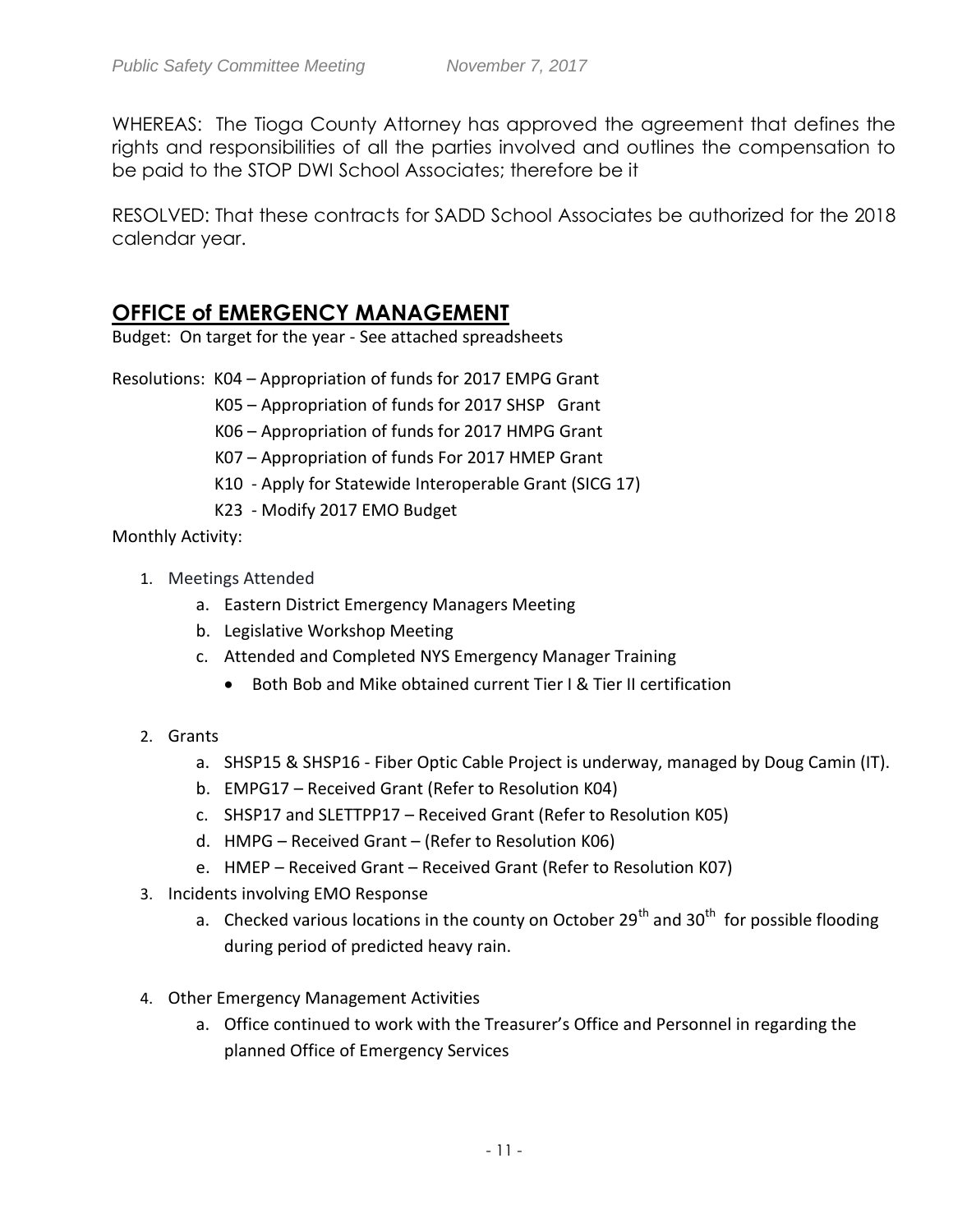- b. Met with Mr. Warren Harold of the Newark Valley School District and discussed the school's emergency plans and offered assistance with any emergency management endeavors.
- c. Conducted the first LEPC Meeting on November 1, 2017. The group in attendance decided to meet bi-monthly. Next meeting will be January 10, 2018 and officers will be elected.
- d. Met with administrative and facilities staff of Elderwood Skilled Nursing facility to discuss their emergency preparedness program.

| REFERRED TO:       | PUBLIC SAFETY COMMITTEE<br><b>FINANCE COMMITTEE</b> |  |
|--------------------|-----------------------------------------------------|--|
| RESOLUTION NO. -17 | MODIFY 2017 BUDGET<br>EMERGENCY MANAGEMENT          |  |

WHEREAS: The Emergency Management Office has need to advertise for job openings; and

WHEREAS: The 2017 budget needs to be modified to create a budget line item A3640 540010 for Advertising to pay for such expenses; and

WHEREAS: There are available funds in the EMO A3640 budget to cover said expenses; therefore be it

RESOLVED: That the 2017 budget be modified and budget transfer authorized as below:

Transfer From: A3640 540220 EMO Automobile Fuel \$700.00

Transfer To: A3640 540010 EMO Advertising \$700.00

REFERRED TO: PUBLIC SAFETY COMMITTEE FINANCE COMMITTEE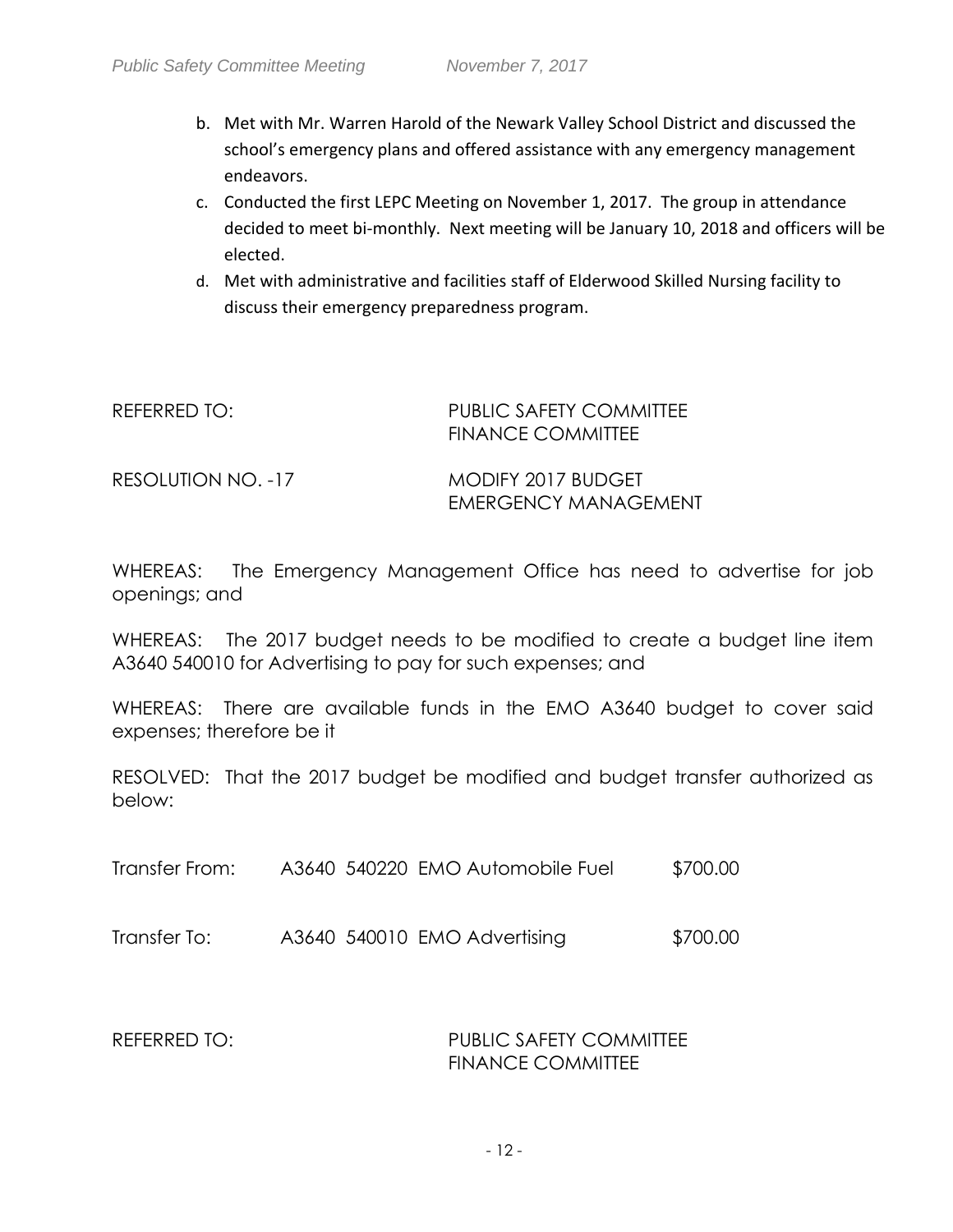## RESOLUTION NO. -17 AWARD 2017 EMERGENCY MANAGEMENT PLANNING GRANT (EMPG17) AND MODIFY 2017 BUDGET EMERGENCY MANAGEMENT

WHEREAS: The Tioga County Office of Emergency Management has been awarded a grant of \$24,026 by the New York State Office of Homeland Security and Emergency Services; and

WHEREAS: The grant will be used to offset 50% of budgeted operational costs; therefore be it

RESOLVED: That the Emergency Management Office be allowed to accept the awarded 2017 Emergency Management Planning Grant in the amount of \$24,026, and be it further

RESOLVED: That the 2017 budget be modified as follows:

A3640.443050 EMP17 Emergency Management Planning Grant 2017 Revenue \$24,026

REFERRED TO: PUBLIC SAFETY COMMITTEE FINANCE COMMITTEE

RESOLUTION NO. -17 APPROPRIATION OF FUNDS HAZARDOUS MATERIALS EMERGENCY PREPAREDNESS (HMEP17) MODIFY 2017 BUDGET EMERGENCY MANAGEMENT

WHEREAS: The New York State Division of Homeland Security and Emergency Services (DHSES) has been awarded a grant of \$5,172, and

WHEREAS: The grant will be used to update the County Emergency Plan and Hazardous Materials Plan; and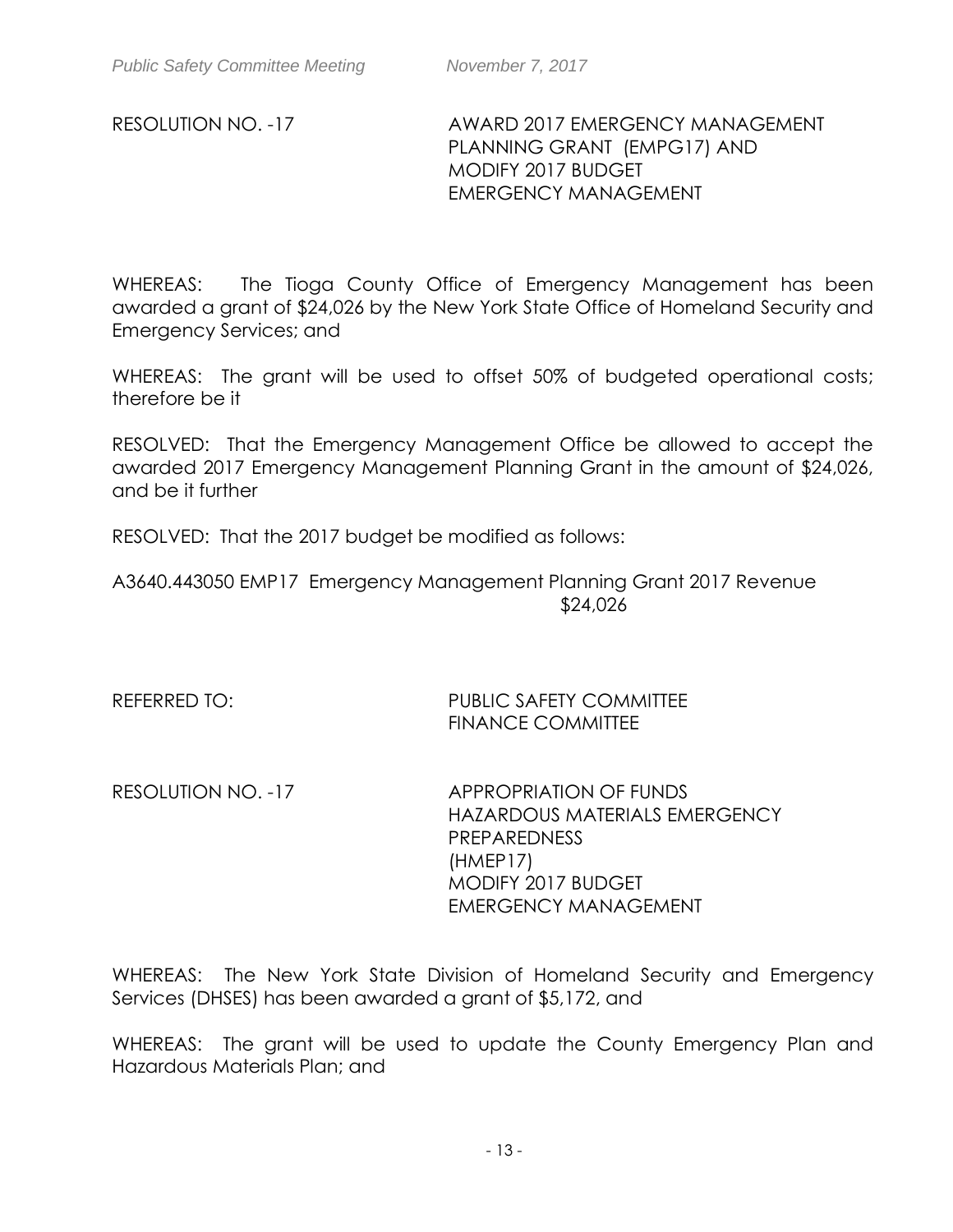WHEREAS: Appropriation of funds requires legislative approval; therefore be it

RESOLVED: That the 2017 Hazardous Materials Emergency Preparedness (HMEP17) be appropriated as follows:

| A3360.433567 HME17 | HMEP 2017 Revenue                | \$5,172 |
|--------------------|----------------------------------|---------|
| A3360.540140 HME17 | <b>HMEP</b> Contracting Services | \$5,172 |

And be it further

RESOLVED: That the 2017 Emergency Management budget be modified to reflect the above changes.

- REFERRED TO: PUBLIC SAFETY COMMITTEE FINANCE COMMITTEE
- RESOLUTION NO. -17 APPROPRIATION OF FUNDS 2017 HOMELAND SECURITY GRANT MODIFY 2017 BUDGET EMERGENCY MANAGEMENT SHERIFF'S OFFICE

WHEREAS: The New York State Office of Homeland Security Program (SHSP) has been awarded a grant of \$69,980 (contract #C973970) to the Tioga County Office of Emergency Management; and

WHEREAS: 75% (\$52,485) of said grant will be appropriated to Emergency Management and 25% (\$17,495) will be appropriated to the Sheriff's Office; and

WHEREAS: Appropriation of funds requires legislative approval; therefore be it

RESOLVED: That the 2017 NYS Homeland Security Grant (contract # C973970) be appropriated as follows:

A3360.433567 SHS17 Homeland Security 2017 Revenue \$52,485

A3360.540140 SHS17 Homeland Security Grant–Contracting Services \$52,485

A3361.433567 SHS17 Homeland Security 2017 Revenue \$17,495

A3361.520230 SHS17 Homeland Security Grant–Radio & Equipment